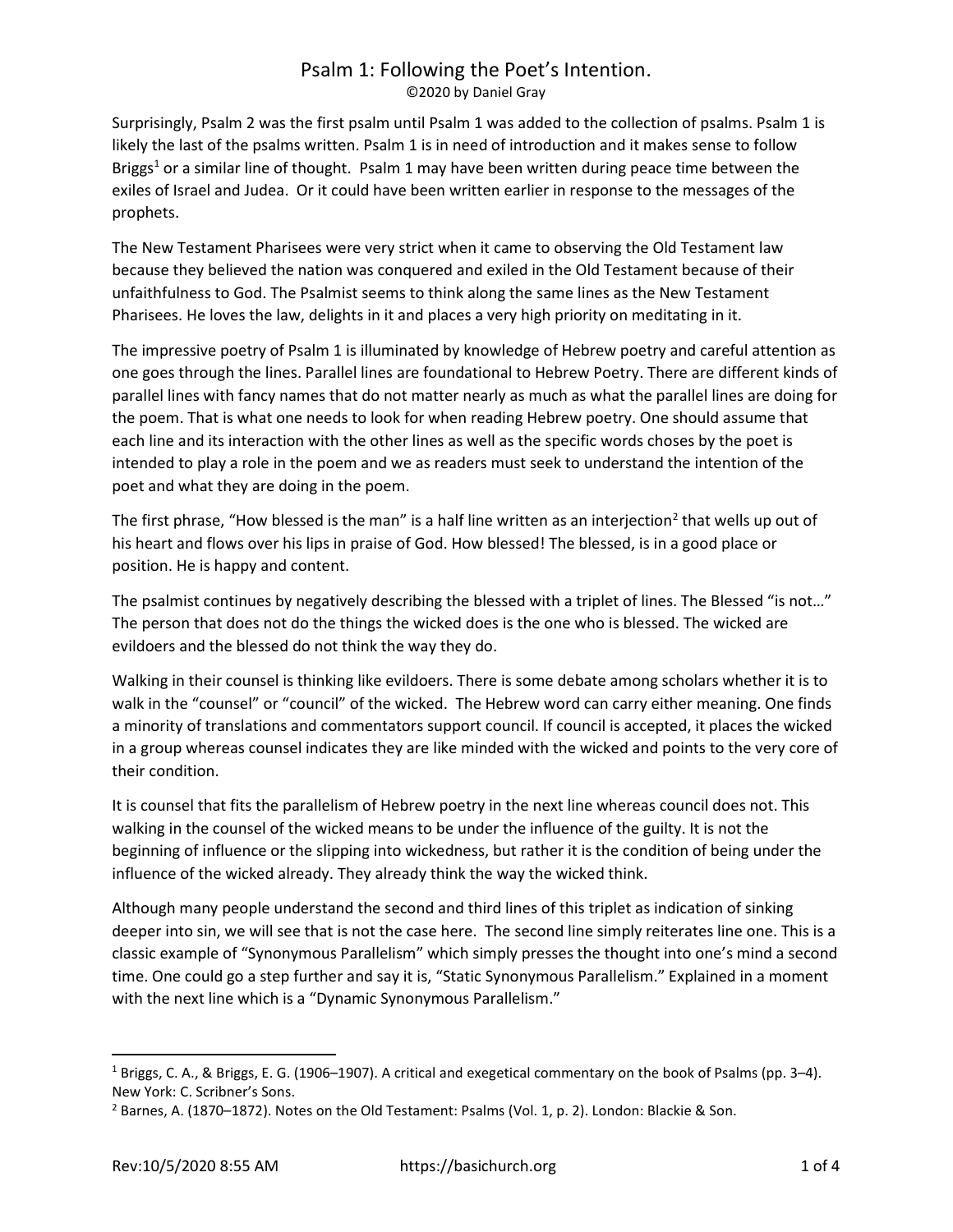#### Psalm 1: Following the Poet's Intention. ©2020 by Daniel Gray

The path is simply where one walks and wicked and sinners are synonyms. Standing in the path of sinners, indicates continual participation in the sinners' journey of guilt. They are comfortable in the company of fellow sinners who are burdened with guilt. This person travels the same road of life, the same way of life as the sinners.

Now sinner is not a word used all that often today as it is as likeable as the word hypocrite, so it is worthwhile to discuss what is meant by "sinner" in the Bible. The Hebrew word for sinner (חֲטָאִים) has a wide range of meaning. It is often used of those who are to receive the wrath of God. It is sometimes used of a person who might be teachable and converted to serving God. It is also used to describe the person whose heart is set against God.

But sinner is not a label to be used with disgust since they are not always without hope of repentance. Let it be a term that ignites compassion for those in need of God. Perhaps they are teachable and one day willing to turn to God. But the comfort that sinners find in the company of other sinners seems to them as a friend, though it brings destruction in the end. This present comfort lessens their desire to change. The thought of repentance is seldom considered by a sinner, though possible. The sinner resist hearing of God and correcting his ways and salvation if far from him. Matthew 11:15 (nasb)

The next parallel line moves from the general terms of the previous two to the specific term of scoffers.<sup>3</sup> This heightens the tension. No longer is it the vague terms wicked and sinner but we are now told it is precisely the "scoffer" we are talking about. It is the slight change from the first parallel line that make it "dynamic." The second line had no movement and that is what made it "static." Both lines are still "Synonymous Parallelisms"

Twice Proverbs uses scoffer with the word "naïve"<sup>4</sup>. Scoffers are very vocal, thinking they know more than they do. They often resort to ridicule of those who oppose them to sound knowledgeable despite their inexperience and lack of knowledge. (see Proverbs 9:7) The Scoffer hears only his own rhetoric and does not listen to others. They heap ridicule on others. To sit down in the seat of scoffers means to take one's place with them. This means is to exclude themselves from the sphere of righteousness and indicates an enduring ungodly disposition.<sup>5</sup> They agree with and support the scoffers' position against  $God.<sup>6</sup>$ 

The first three and a half lines (verse 1) of the psalm has described the blessed in the negative by describing what they avoid in their discretion of the company they keep. Verse 2 turns a to a positive description of what he chooses. The actions of the blessed are contrasted with those of the wicked.

Verse 2 is comprised of two parallel lines. They are "Synthetic Parallel" lines because they do not reiterate each other (Synonymous Parallelism) nor are they opposites (Antithetical Parallelism). These two lines have a logical relationship of cause and effect. The cause is his delight in the law of the Lord

<sup>&</sup>lt;sup>3</sup> Bratcher, R. G., & Reyburn, W. D. (1991). A translator's handbook on the book of Psalms (p. 17). New York: United Bible Societies.

<sup>4</sup> Proverbs 19:25; 21:11

<sup>5</sup> Görg, M. (1990). שׁבַ יָ. G. J. Botterweck & H. Ringgren (Eds.), D. E. Green (Trans.), Theological Dictionary of the Old Testament (Revised Edition, Vol. 6, p. 426). Grand Rapids, MI; Cambridge, U.K.: William B. Eerdmans Publishing Company.

<sup>6</sup> Ibid.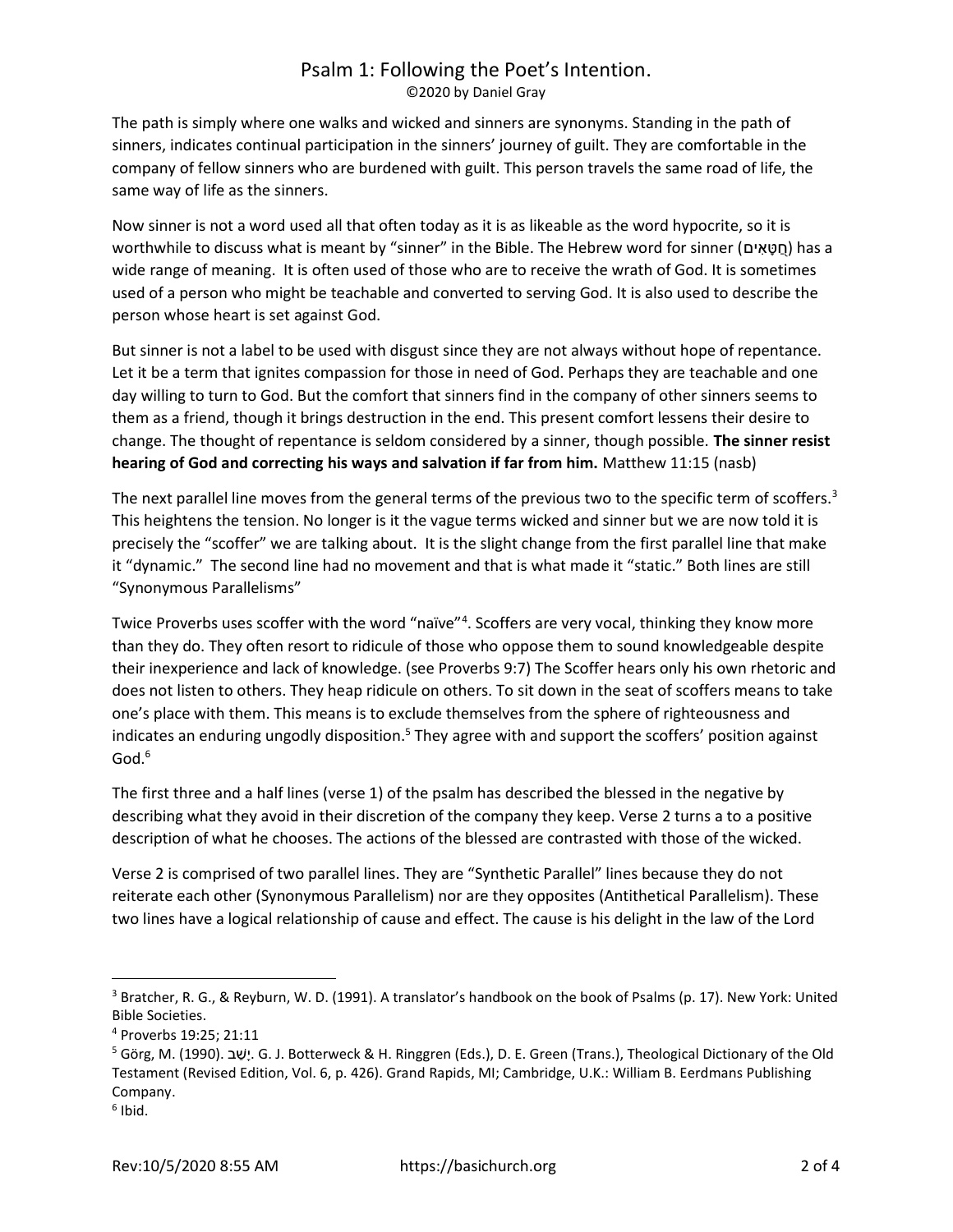## Psalm 1: Following the Poet's Intention.

©2020 by Daniel Gray

and the effect is his meditation day and night. The law of the lord is his source of contentment. It is his delight. Such a delight in fact, that day and night he meditates in the law.

What is it to meditate? The Hebrew word here means to read or recite in an undertone. The blessed is immersed in the law so deeply that he is mouthing the words as he recalls the law. As he does so, he applies a sound that is barely audible and perhaps the words are not even intelligible to anyone else, but it puts his focus on God and His law. This is the meditation of the blessed. (See: Jos 1:8).

Verse 3 compares the blessed to a tree (trans)planted near an irrigation ditch. Irrigation ditch does not sound as lovely as stream but maybe acequia or lateral will do. The ample water supply is the cause of the tree's contentment. The next two parallel lines give us the effects of this trees happy state. It produces fruit when it should. The second of these two parallel lines intensifies the first with, not even do its leaves show the first sign of thirst. (dynamic). Lines 2 and 3 have a synthetic relationship to line 1.

These two lines have developed the idea of the tree planted by the water but seems to do nothing for the comparison of the man to the tree. The fourth line does not interact directly with the previous two parallel lines and could have been placed after line 1 without the verse appearing to be broken. Yet the two parallel lines develop the happy condition of the tree to help us better appreciate that of the blessed.

The final line of verse 3 is also synthetically parallel to the first line of the verse but has little relationship to lines 2 and 3. Again, it is the effect of the cause in the first line of the verse. It refers to the contentment of the blessed now instead of that of the tree he is compared to. The blessed succeeds in whatever he does. The majority of Bible translations uses the word "prospers" and a few uses the word "succeed".<sup>7</sup>

In verse four the palmist presents us with a comparison of the wicked introduced by, "The wicked are not so." This seems to be another half line, giving reason to pause before continuing. The wicked are not like the blessed who are content. The wicked are compared to chaff driven away by the wind. This is chaff that is already winnowed and sits a pile outside. The pile is sitting there in the evening before a strong wind rises up. In the morning the chaff pile is gone with only a footprint left on the ground among the stubble to remind a person where the pile was and to bring to mind how temporary chaff is. The pile of chaff simply could not stand in the face of the wind. Perhaps it takes several strong winds, but the point of the psalmist is the dramatic shrinking of the chaff pile causes it to disappear with the wind.

The single line comparison of the wicked to chaff serves as the cause statement and is followed by two synonymous parallel lines that provides the effect. The synonymous general terms of wicked and sinners from verse 1 are brought back to mind. The first line of verse five tells us the wicked will fail to stand in the face of the judgment, just like the chaff pile in the wind. To stand in the judgment is to be acquitted. Not standing means they will be condemned.

The third line of this triplet intensifies the second line dramatically. Being condemned is an event, it is only the verdict. But not being in the assembly of the righteous is a lasting existence, it is the sentencing. It is separation from God and all his people forever.

<sup>&</sup>lt;sup>7</sup> I feel prosper has more financial overtones and therefore prefer succeeds which has more support in the lexicons for the hifʿil form as is used here. The qal form of צלח can carry the meaning of prosper.